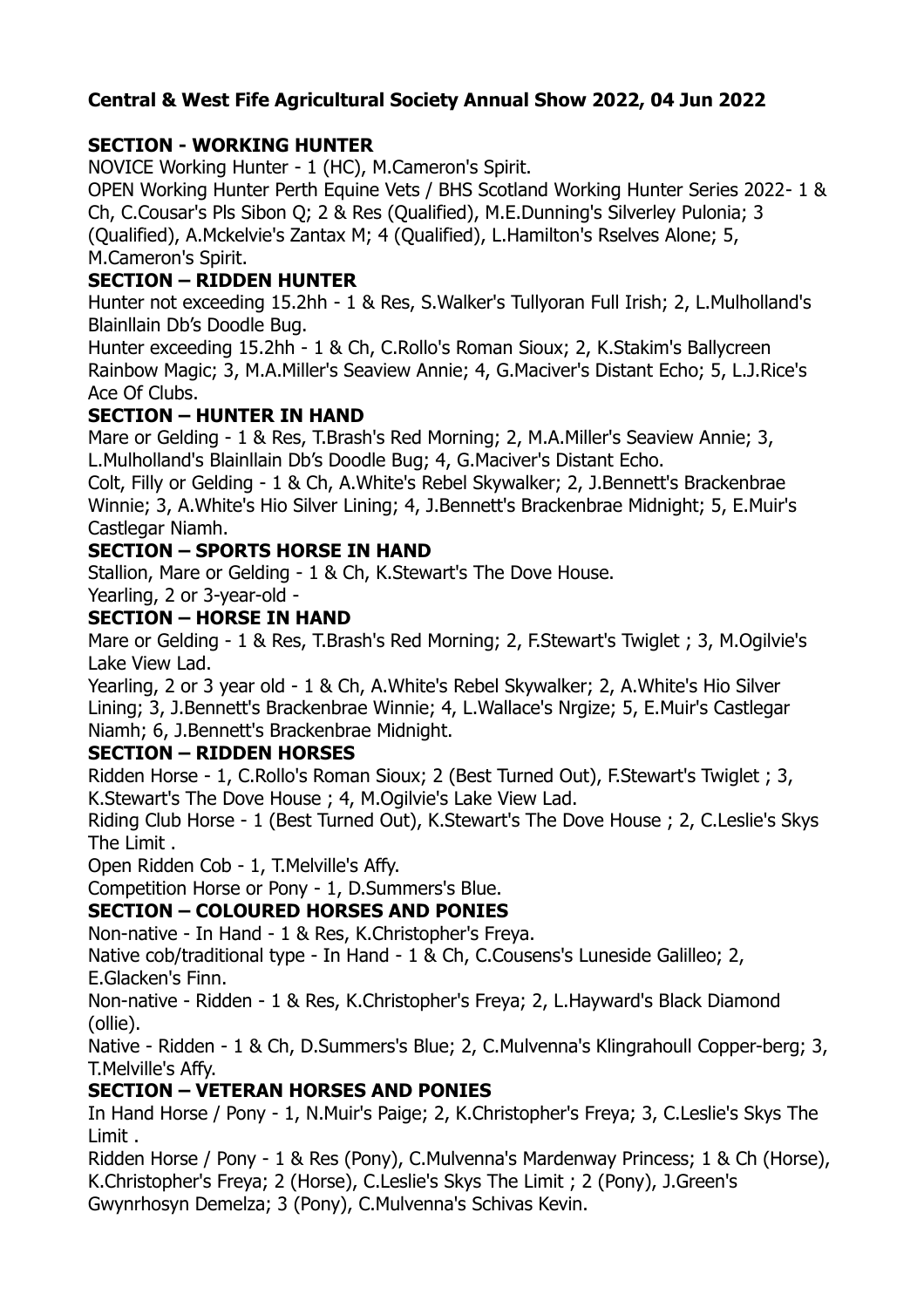# **SECTION – RIDDEN PONY SHOWING**

Leading Rein Pony - 1 & Ch, C.Mulvenna's Mardenway Princess; 2 & Res, A.Leitch's Darcy. First Ridden Pony - 1, C.Mulvenna's Mardenway Princess; 2, A.Leitch's Rosie.

The BSPS Mixed Height Open Show Pony - 1 & Ch, C.Mackenzie's Wee Vintage Abbie; 2, J.Green's Llanarth Diva.

The BSPS Mixed Height Open Show Hunter Pony - 1 & Res, J.Archibald's Annandale Maria. Ridden Pony -

Ridden Pony - 1 (Best Turned Out), C.Mackenzie's Wee Vintage (abbie); 2, G.Dall's Moscombe Lord Of The Dance.

Pony Club Pony - 1, G.Dall's Moscombe Lord Of The Dance; 2, C.Mulvenna's Schivas Kevin; 3 (Best Turned Out), C.Mulvenna's Mardenway Princess.

# **SECTION – TRAINING STAKES**

RUSTIC FENCES - Maximum fence height 60cm - 1, J.Archibald's Hopgarden Jezabelle. RUSTIC FENCES - Maximum fence height 70cm - 1, C.Mackenzie's Wee Vintage (abbie); 2, A.Gilbert's Falfield Silver Willow; 3, S.Gemmell's Goldthorn Oakleaf; 4, J.Christie's Cadlanvalley Naughty Boy Lewis; 5, J.Archibald's Hopgarden Jezabelle; 6, L.Davie's Tormaukin Blackthorn.

RUSTIC FENCES - Maximum fence height 80cm - 1, J.Christie's Cadlanvalley Naughty Boy Lewis; 2, C.Mackenzie's Wee Vintage (abbie); 3, S.Gemmell's Irishtown Rebel; 4, A.Gilbert's Falfield Silver Willow; 5, E.Buchanan's Chelsea.

### **SECTION – PONY IN HAND**

M&M Part Bred In Hand - 1 & Ch, L.Whiteford's Menedh Olga.

Riding Pony In Hand - 1 & Ch (NPS Qualifier), L.Whiteford's Menedh Olga. Hunter Pony In Hand - 1 & Res (NPS Qualifier), J.Christie's Forlan Major Tim; 2, C.Fenton's Cookie.

# **SECTION – SHETLAND PONIES**

Stallion, Mare or Gelding - 1 & Ch (Miniature NPS Qualif), A.Stewart's Narinian Lottie; 2 & Res (Miniature), L.Wilson's Lignite Island Breeze; 3, C.Andrews's Parlington Fantasia; 4, L.T.(.S.Ponies)'s Endrick Hermione; 5, A.Mcconville's Creamline Rory.

Colt, filly or gelding - 1, A.Stewart's Elcho Lily; 2, K.Scott's Robins Brae Blossom; 3, K.Scott's Northharrier Zeus.

Stallion or Gelding - 1, L.Wilson's Myreton Glory; 2, C.P.(.S.P.Stud)'s Rosehoy Of Transy; 3 (Best Gelding), K.Leavey's Harviestoun Parador.

Yearling - 1 & Res (Junior & Overall Sta), K.&.F.Punton's Almondell Harris; 2, K.Scott's Westergarth Ivey; 3, L.Kane's Ardrone Unice.

2 and 3 year-old - 1 & Ch (Junior & Overall Sta), B.Laing's Eynhallow Dutch Corrie; 2, S.Bridgeman's Achramore Maya; 3, S.Bridgeman's Musselburgh Elida; 4, L.T.(.S.Ponies)'s Piccadilly Of Endrick; 5 (Best Gelding), L.Kane's Glengask Spartan.

Mare - 1 & Res (Overall Standard), K.&.F.Punton's Glenwherry Harriet; 2, C.P.(.S.P.Stud)'s Roselucy Of Transy; 3, A.Mcconville's Almondell Vazon; 4, K.&.F.Punton's Almondell Harmony; 5, S.Bridgeman's Warrackston Little Diamond; 6, L.Wilson's Threapwood Tarna. Colt or Filly Foal - 1, L.Wilson's Myreton Tracer.

# **SECTION – YOUNG HANDLER**

Young Handler - 1, L.T.(.S.Ponies)'s Piccadilly Of Endrick; 2, K.Leavey's Harviestoun Parador; 3, B.Laing's Eynhallow Larkin; 4, A.Leitch's Darcy.

Young Handler - 1, M.Thomson's Piccadilly of Endrick.

# **SECTION – HIGHLAND PONIES IN HAND**

Two or three-year-old - 1, J.K.Jack's Craiglaw Strathrory.

Yearling -

Stallion or Gelding -